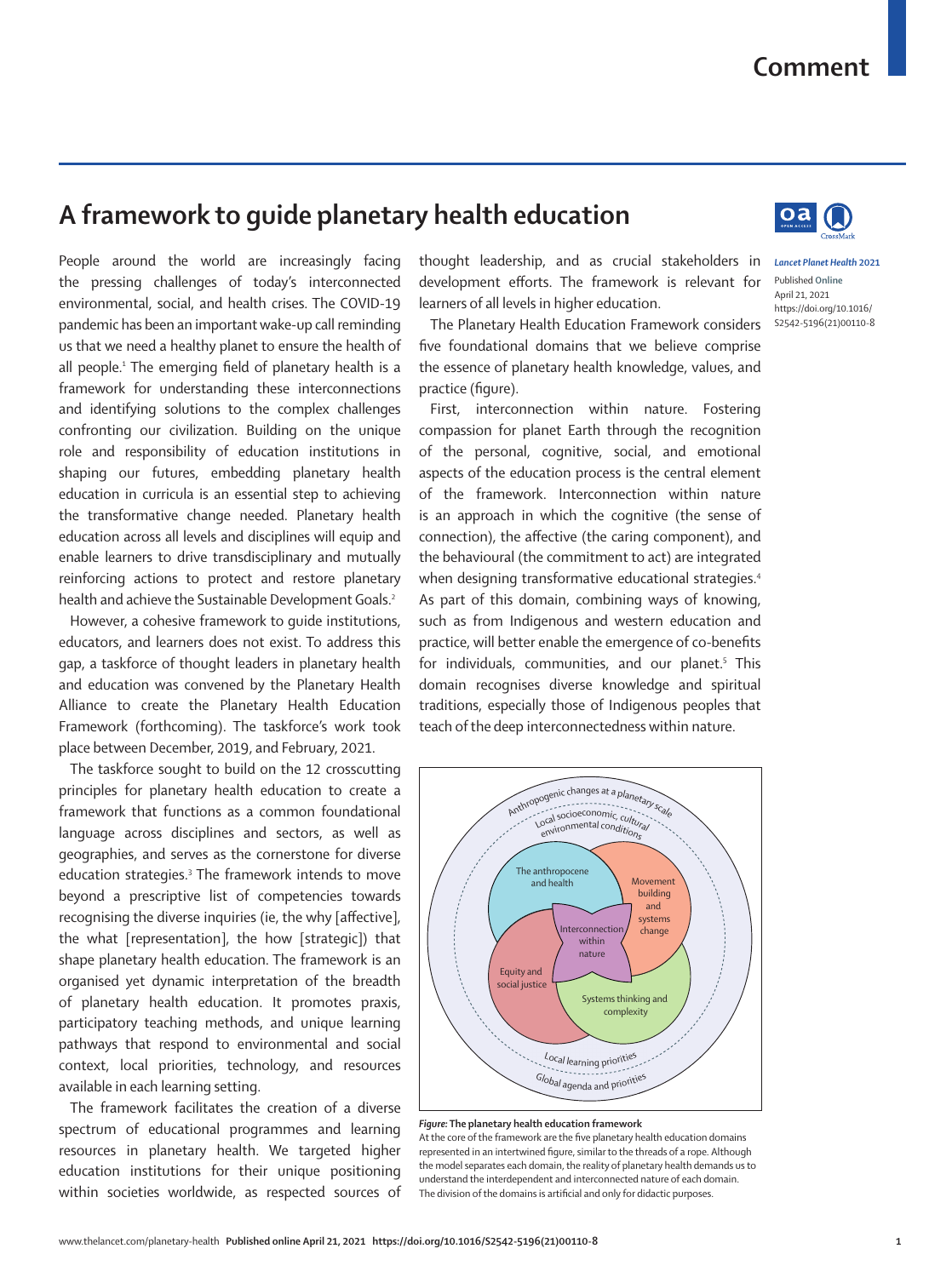Second, the anthropocene and health. The anthropocene is characterised by massive disruptions in earth system processes that have resulted from the ballooning of humanity's ecological footprint.<sup>6</sup> This domain focuses on the understanding of how specific anthropogenic impacts on Earth's natural systems are connected to health outcomes. Understanding the links between the anthropocene and health requires a social and ecological approach to health promotion and disease prevention and control, ranging from individual to populationlevel determinants of human, animal, and ecosystem health. This domain also focuses on understanding the underlying and mediating factors that enhance or lessen health outcomes (eg, culture, value systems, governance, and technology), which relate to learning in the fourth domain, equity and justice.

Third, systems thinking and complexity. The field of planetary health draws upon approaches to systems thinking that have long been a focus in the field of ecology and describes how various elements interact and coalesce as part of complex systems.<sup>7</sup> Within planetary health, and for the purposes of the education process, it is essential to characterise the linkages between environmental changes and human health at different geospatial and temporal scales. Doing so requires systems-based understandings that incorporate characteristics of complex adaptive systems (eg, nonlinear or circular causal relationships, tipping or leverage points, emerging characteristics, and self-organisation). Within this domain, learners work towards selfawareness to acknowledge their own biases and epistemological groundings.

Fourth, equity and justice. Equity and justice in planetary health are founded on the rights of humans and the rights of nature, giving all human populations and ecosystems, present and future, the opportunity to attain their full vitality. Realising equity and justice requires eliminating systemic disparities so that no population carries disproportionate burdens of environmental and health impacts while others are able to thrive.<sup>8</sup> Education processes must acknowledge the structural inequities and how historical and political injustices, including settler-colonialism, white supremacy, racism, patriarchy, and capitalism or neoliberalism, have contributed to the disenfranchisement of populations and a degraded environment. Future planetary health practitioners of the field must be able to rebuild the

institutions (eg, laws, health care, and education) that promote and reproduce inequities and shape planetary living conditions.

Fifth, movement building and systems change. Effective movement building is needed to solve the urgent planetary health crisis. Contrary to popular belief, movements do not simply emerge in response to a given moment. Action requires inclusive relationships, thoughtful strategy, effective communication, and transformational partnerships.9 This domain addresses these elements so learners and future professionals can build effective movements to support systems change and the great transition to a just future. Mentorship, solidarity, and the development of concrete skill sets help to reduce apathy, increase engagement, and create much-needed momentum for change.

Institutions, educators, and learners that incorporate this framework will need to shift away from a business as usual, siloed approach to education. For institutions to adapt planetary health as a guiding framework for an institution-wide approach, contextualisation, transdisciplinarity (including epistemological diversity), solution-oriented, action-based, and transformative approaches to education will need to be intentionally designed through strategic, logistical, and resource lenses. This transformation of education will foster local and global communities in working towards wellbeing, justice, and a thriving environment for all.

CAFG declares consulting fees from the Planetary Health Alliance. CH declares consulting fees from the *Lancet* Countdown on Health and Climate Change and from CODA Change and board positions or steering committee for Global Climate and Health Alliance, the WHO-Civil Society Working Group on Climate Change and Health, the Planetary Health Alliance, the Canadian Association of Physicians for the Environment, and the Canadian Medical Association. EB declares being the chair of the WONCA Working Party on the Environment and was a grant recipient from WONCA Air Health Train-the-Trainer. JP declares being recipient of the Chanchlani Award for Global Health Research. MZ declares consulting work with the Organization for Noetic Ecology NPO and Wildlands Studies; and pro-bono advisor or associate to Sea Change Trust (South Africa), Masiyembo Association (South Africa), The Connective (Australia), and Earthfire Institute (USA). NE declares a previous role as a data analysis consultant at HowGood starting March 17, 2021. Brunel University London has supported provision on OM's time in-kind for this project and preparation of this manuscript. TP declares budget for travel to Planetary Health events, but funds were not used during the writing of this paper. All other authors declare no competing interests.

Copyright © 2021 The Author(s). Published by Elsevier Ltd. This is an Open Access article under the CC BY-NC-ND 4.0 license.

*\*Carlos A Faerron Guzmán, A Alonso Aguirre, Barbara Astle, Enrique Barros, Brett Bayles, Moses Chimbari, Naglaa El-Abbadi, Jessica Evert, Finola Hackett, Courtney Howard, Jonathan Jennings, Amy Krzyzek, Jessica LeClair, Filip Maric, Olwenn Martin, Odipo Osano, Jonathan Patz, Teddie Potter, Nicole Redvers,*